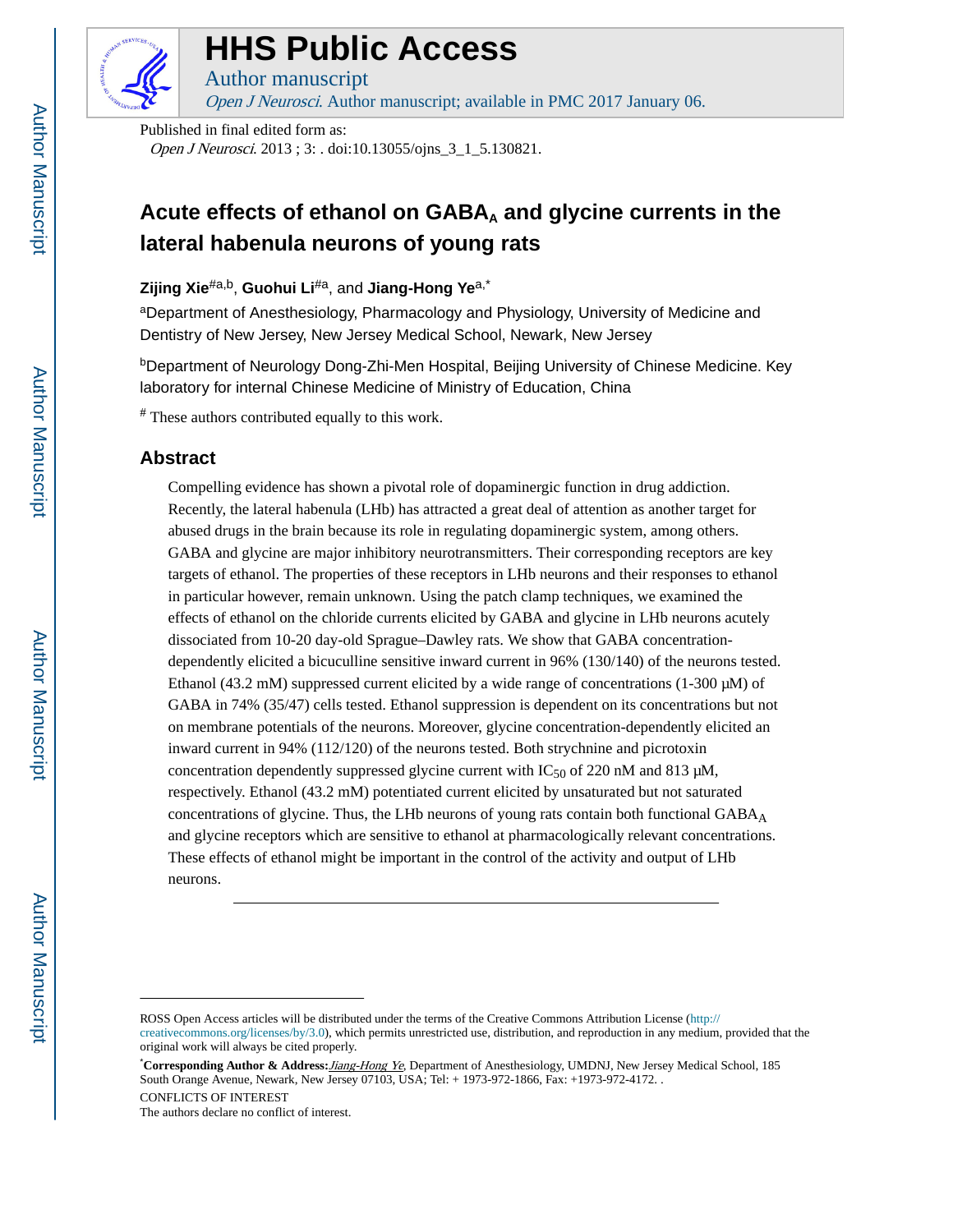## **INTRODUCTION**

Alcohol is among the most frequently abused drugs in our society. It is generally accepted that ligand gated ionic channels (LGICs) are the major targets of ethanol. Of these LGICs,  $\gamma$ -aminobutyric acid type A (GABA<sub>A</sub>) and glycine receptors appear to occupy a central role in mediating the effects of ethanol in the CNS [1]. They both are chloride channels and the primary inhibitory neurotransmitters in the mammalian CNS. Their activation tends to decrease neuronal excitability. Many previous studies have shown that ethanol enhances GABAA currents in various preparations [2], including hippocampal and cortical neurons of mice [3], dorsal root ganglion neurons [4], retinal bipolar cells and ganglion cells [5] and locus coeruleus neurons of rats [6].

Glycine receptors (GlyRs), like  $GABA<sub>A</sub>Rs$ , are chloride channels, represent the primary fast inhibitory mechanisms in central nervous system. GlyRs are best known in the spinal cord and the lower brainstem. However, GlyRs are widely distributed throughout the mammalian CNS [7]. GlyR contains four α-subunits  $(1-4)$  and one β-subunit. Previous studies have indicated that in naïve neurons, functional GlyRs are comprised of  $\alpha$ -homomers and  $\alpha$ - $\beta$ heteromers with a subunit stoichiometry of 2α3β [8, 9] and that the subunit composition and their assembly change with development [9b]. In contrast to the numerous studies on GABARs, studies of the effects of ethanol on GlyRs are fewer and more limited in scope. Engblom and Akerman [10] reported that ethanol potentiates glycine-activated Cl− uptake into synaptoneurosomes of whole-rat brain. In addition, central depressant effects of ethanol were shown to be enhanced by glycine and the glycine precursor serine [11]; the specific antagonist strychnine blocked this action, indicating that glycine enhances ethanol effects via strychnine-sensitive GlyRs [12]. Ethanol's positive modulatory effect on recombinant GlyRs was shown to be determined by a single amino acid in the subunit of the strychninesensitive GlyR [13]. Electrophysiological studies are supportive, revealing a positive modulation of glycine current by ethanol in cultured neurons from chicks [14], mice [15], rats [16], Xenopus oocytes and mammalian cell lines expressing homomeric GlyRs [13a, 17]. However, data from LHb neurons are lacking. Here, using patch clamp techniques, we show that pharmacologically relevant concentrations of ethanol (10.8-43.8 mM) reduces response of GABA but increases response of glycine in neurons acutely dissociated from the LHb.

## **MATERIALS AND METHODOLOGY**

#### **Isolation of Neurons**

The care and use of animals and the experimental protocol were approved by the Institutional Animal Care and Use Committee of the University of Medicine and Dentistry of New Jersey. The brain slices were prepared as described previously [7b]. In brief, 10-20 day-old rats of both sexes were anesthetized and then killed by decapitation, and the brain was quickly excised and coronally sliced (300 μm) with a VF-200 Slicer (Precisionary Instruments, Greenville, NC). This was done in ice-cold modified glycerol-based artificial cerebrospinal fluid (aCSF) saturated with  $95\%O2/5\%$  CO<sub>2</sub> (carbogen) containing (in mM): 252 glycerol, 2.5 KCl, 1.2 NaH<sub>2</sub>PO<sub>4</sub>, 1.2 MgCl<sub>2</sub>, 2.4 CaCl<sub>2</sub>, 26 NaHCO<sub>3</sub>, and 11 glucose [18]. Slices were then kept in carbogen-saturated regular aCSF at room temperature (22–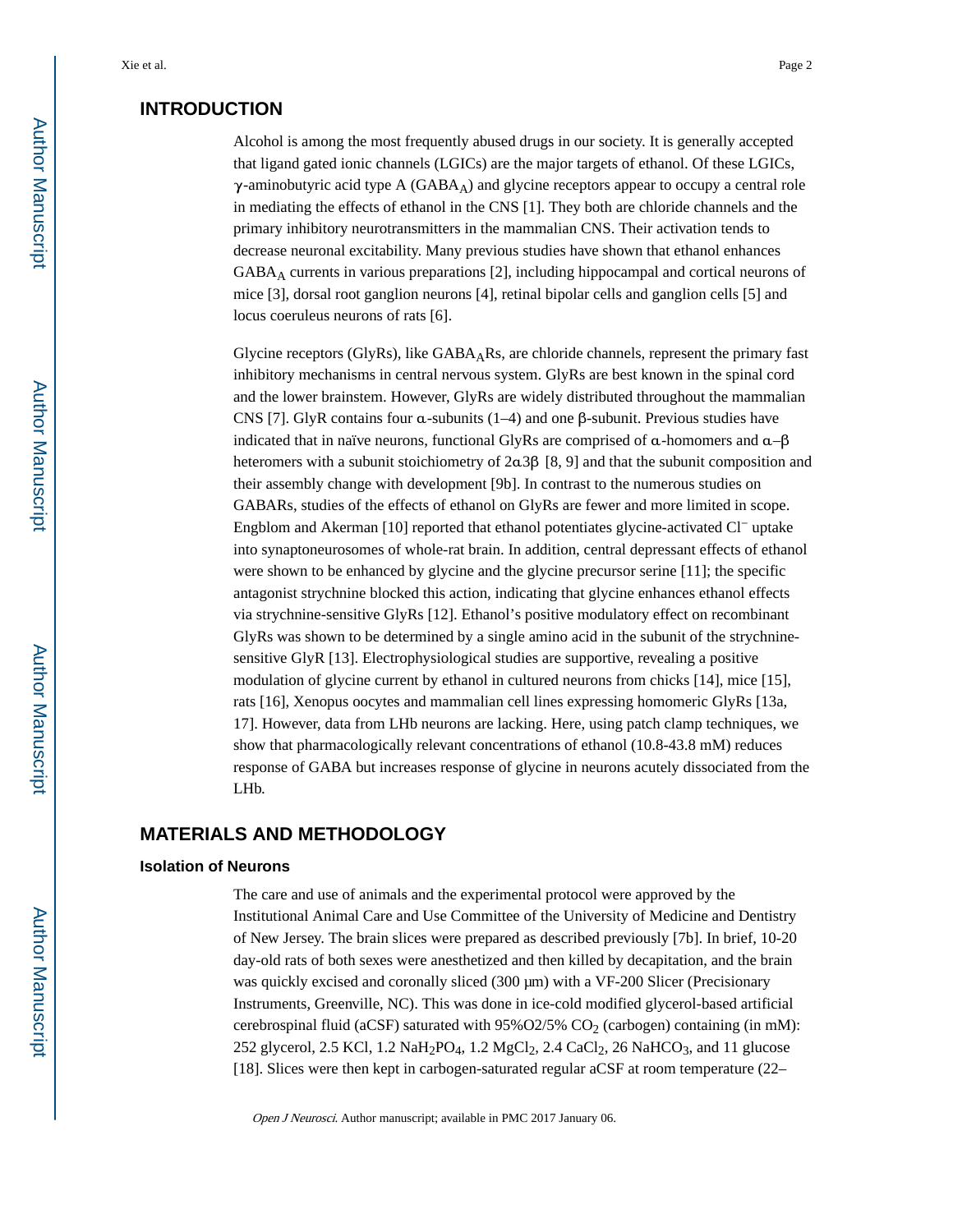24 °C) for at least 1 h before use. The regular aCSF has almost the same composition as glycerol-based aCSF, the exception being that the 252 mM glycerol was replaced with 126 mM NaCl.

The standard external solution in which the currents were recorded containing (mM) 140 NaCl, 5 KCl, 1 MgCl<sub>2</sub>, 2 CaCl<sub>2</sub>, 10 glucose, and 10 HEPES. The pH was adjusted to 7.4 with Tris base and the osmolarity to 320 mM with sucrose. To obtain dissociated neurons, slices containing the LHb were first incubated in oxygenated standard solution containing 4 mg/ml papain at 31°C for 30 min. The LHb region was cut out under an inverted microscope and single cells were dissociated by trituration using two fire-polished glass pipettes with gradually narrower diameters. The cells settled to the bottom of the culture dish within 20 min and were ready for electrophysiological recordings.

#### **Electrophysiological measurements**

Whole-cell configurations were used to record currents with an Axopatch 1D amplifier (Molecular Devices Inc., Foster city, CA), via a Digidata 1322A analog-to-digital converter (Molecular Devices), and pCLAMP 9.2 software (Molecular Devices). Data were filtered at 1 kHz and sampled at 5 kHz. The patch electrodes had a resistance of 3–5 MΩ when filled with pipette solution containing (in mM): 120 CsCl, 21 TEA, 4 MgCl<sub>2</sub>, 11 EGTA, 10 CaCl<sub>2</sub>, 10 HEPES, and 2 Mg-ATP. The pH was adjusted to 7.2 with Tris base, and the osmolality was adjusted to 280–300 mosM with sucrose. Since the GABA<sub>A</sub> response recorded by the conventional patch-clamp technique decreases time-dependently, 5 (instead of 2) mM MgATP was added to the pipette solution to minimize the run-down. Electrophysiological recordings were performed at room temperature (22–24 °C).

#### **Chemicals and application**

Most of the chemicals including GABA, glycine, bicuculline, strychnine, picrotoxin and papain were purchased from Sigma-Aldrich Inc. (St. Louis, MO). Ethanol was obtained from Pharmco (Brookfield, CT). All solutions were prepared on the day of the experiment. Chemicals were applied to dissociated neurons with a Y-tube. This exchanged the extracellular solution surrounding the neurons within 40 ms [19].

#### **Data analysis**

The percentage of change of a current (GABA or glycine) by an agent was calculated by using the formula (B / ((A+C)/2)  $\times$  100), where (A) is the amplitude of current during baseline conditions, (B) during agent application, and (C) after washout of the agent. Concentration-response data were analyzed with a nonlinear curve-fitting program (Sigma Plot, Jandel Scientific). Data were statistically compared using One way ANOVA or Student's t-test where appropriate and at a significance level of  $P < 0.05$ , or as otherwise indicated. For all experiments, average values are expressed as mean  $\pm$  SEM. To obtain a concentration-response relationship for  $GABA<sub>A</sub>Rs$  or GlyRs, all neurons were exposed to three or four concentrations of GABA/glycine, in the range of 0.01–1 mM. For each concentration, four to six responses from a given neuron were normalized to the peak current evoked by 3  $\mu$ M GABA or 100  $\mu$ M glycine. The normalized values from three to five neurons at each concentration of GABA/glycine were averaged. Using a Simplex algorithm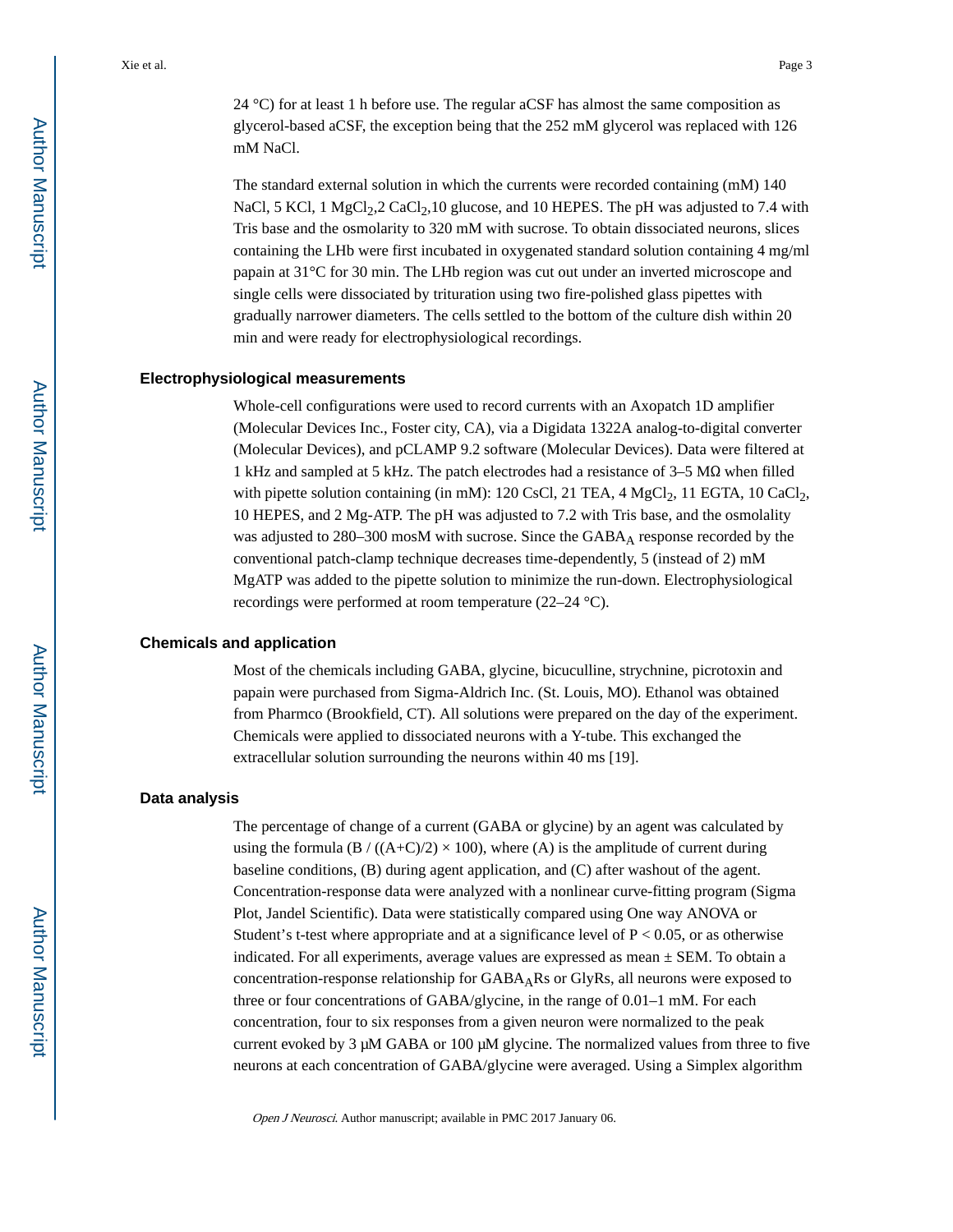(Sigma plot, Jandel Scientific), these averages were then fitted to the Hill equation:  $I = I_{max}/$  $[1+EC_{50}/C^{n}]$ , where I, I<sub>max</sub>, C, EC<sub>50</sub> and *n* are I<sub>GABA</sub>(I<sub>Gly</sub>), maximal I<sub>GABA</sub>(I<sub>Gly</sub>), concentration of GABA(glycine), the concentration for 50% of maximum response, and the Hill coefficient, respectively.

## **RESULTS AND OBSERVATIONS**

#### **Response of LHb cells to GABA**

Approximately 96% (134/140) of the LHb neurons examined produced an inward current ( $I_{GABA}$ ) in response to GABA at a V<sub>H</sub> of −60 mV. In response to a threshold concentration (between 0.1 to 1  $\mu$ M), the current was slow in onset and did not decay during the application of the agonist. However, with the increase of GABA concentrations, there was a progressive increase in the peak amplitude and rate of onset, as well as the rate of decay. This current was abolished by 10 μM bicuculline and further confirmed that it was mediated by GABAARs (Fig. 1A). The concentration dependence of the peak current was well fitted by the Hill equation (r2 = 0.89), giving an  $EC_{50}$  of 15  $\mu$ M (Fig. 1B).

#### **Ethanol inhibits IGABA**

No discernible currents were observed when ethanol was applied alone at concentrations of 43.2 mM. However, when co-applied with GABA, 43.2 mM ethanol inhibited  $I_{\rm GABA}$  of 74% (35/47) of the neurons tested.

We first examined the effects of ethanol on the currents induced by 10 μM GABA. This concentration of GABA was chosen because it was close to the  $EC_{50}$  value of the LHb neurons. Fig.2A shows typical current traces activated by 10 μM GABA alone (A, a) and in the presence of 10.8 mM ethanol (A, b); the currents recovered to the control level after washout of ethanol (A, d). At concentrations between 10.8 and 43.2 mM, ethanol reduced IGABA in a concentration-dependent manner (Fig.2A2). The means of normalized ethanol inhibition is plotted as a function of the ethanol concentrations. On average, 10.8 and 43.2 mM ethanol decreased the peak current induced by 10  $\mu$ M GABA to 80  $\pm$  14 % (n = 9) and  $61 \pm 8$  % (n =10) of control, respectively. The analysis of the data reveals that ethanol suppressed  $I_{\rm GABA}$  induced by 10 µM GABA with an  $IC_{50}$  of 94.1  $\pm$  29.1 mM and r2 of 0.97.

We next examined the concentration-response relationships for GABA in the presence of 43.2 mM ethanol (Fig.2B). On average, 43.2 mM ethanol significantly decreased the peak currents activated by 1, 3, 10, 30, 100, 300 μM GABA to  $46\pm3\%$  (n=8),  $70\pm5\%$  (n=14), 81 $\pm$ 3% (n=11), 75 $\pm$ 6% (n=8), 83 $\pm$ 5% (n=8), and 67 $\pm$ 7% (n=6) of control, respectively (P<0.001). Note that although ethanol significantly suppressed the  $I_{\text{GABA}}$  induced by 1-300 μM GABA, the suppression for 1 μM GABA is significantly greater than that for 300 μM GABA (P=0.01, unpaired *t* test).

We then examined the current-voltage  $(I-V)$  relations of  $I_{GABA}$  obtained in the absence and presence of ethanol with a "ramp" protocol (fig. 3C1). The resulting I-V curves reveal that the suppressant effect of ethanol on  $I_{\rm GABA}$  did not depend on the voltage, because the suppressant effect was the same at membrane potentials ranging from −100 to +60 mV (Fig. 2C2). Furthermore, in the presence of ethanol, the GABA-activated channel remained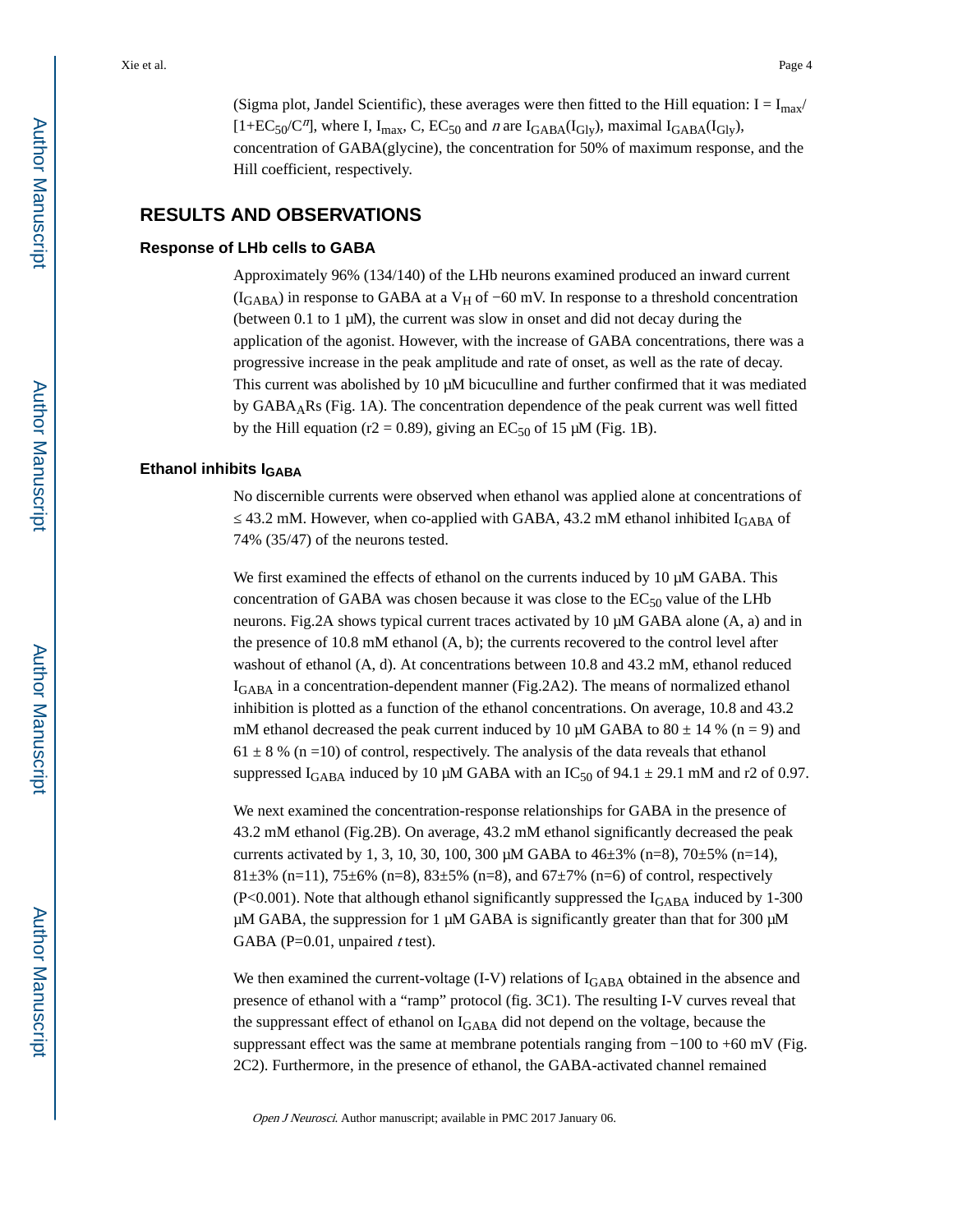selectively permeable to Cl<sup>−</sup> since the reversal potential of I<sub>GABA</sub> remained close to the calculated Nernst potential for Cl−, which is 0 mV in our experimental conditions.

In a small number of cells tested, 43.2 mM ethanol significantly enhanced current elicited by 1 and 3 μM of GABA to 121.9%  $\pm$  10.5%, (P=0.044, π=3), and 151.1%  $\pm$  42.0%, (P=0.026,  $n=7$ ), respectively (data not illustrated).

#### **Responses of LHb cells to glycine**

In 94% (112/120) of LHb neurons examined at a V<sub>H</sub> of −60 mV application of glycine induced an inward current  $(I_{\text{Gly}})$  (Fig.3A1).  $I_{\text{Gly}}$  increased in amplitude sigmoidally with the concentration of glycine. The concentration dependence of the peak current was well fitted by a logistic equation ( $r^2 = 0.99$ ), giving EC<sub>50</sub> of 83.3 ( $\pm$  4.7)  $\mu$ M (mean  $\pm$  SEM, Fig. 3A2).

#### **Effects of strychnine on IGly**

The plant alkaloid, strychnine, is a selective antagonist for GlyRs [20]. The α subunits of GlyRs carry the binding site for strychnine. To characterize the pharmacological properties of the GlyRs of LHb neurons, we tested the effects of strychnine on  $I_{\text{Gly}}$ . The relationship between the peak amplitude of  $I_{\text{Glv}}$  (normalized to the peak amplitude of the control  $I_{\text{Glv}}$ induced by 500 μM glycine) and the concentrations of strychnine is illustrated in Fig.3B. Strychnine (0.03–1.0  $\mu$ M) decreased I<sub>Gly</sub> in a concentration dependent manner, which was well fitted by a logistic equation (r2 = 0.99), giving an IC<sub>50</sub> of 0.22 ( $\pm$  0.06)  $\mu$ M (mean  $\pm$ SEM).

#### **Effects of picrotoxin on IGly**

The GABAA antagonist picrotoxin is a useful tool in differentiating between homomeric and heteromeric GlyRs. Previous studies have shown that low concentration of picrotoxin suppresses the function of  $\alpha$  homomeric GlyRs, but affects the function of  $\alpha + \beta$  heteromeric receptors less [7c,21]. In order to obtain further information for the subunit structure of native GlyRs in the LHb neurons, we tested the effect of picrotoxin on  $I_{\text{Gly}}$ . Picrotoxin concentration dependently reduced  $I_{\text{Gly}}$ . The relationship between the peak amplitude of  $I_{\text{Gly}}$ (normalized to the peak amplitude of the control  $I<sub>Gly</sub>$  induced by 500  $\mu$ M glycine) and the concentrations of picrotoxin is illustrated in Fig.3C. Inhibition curve was fit to these data and the results yielded a picrotoxin IC<sub>50</sub> of 813.3  $\pm$  40.4 μM (mean  $\pm$  SEM).

#### **Ethanol potentiates IGly**

To test the effect of ethanol on  $I_{\text{Gly}}$ , we compared the peak amplitudes of currents induced by different concentrations (10-1000 μM) of glycine in the absence and presence of 43.2 mM ethanol (Fig. 4A). On average, 43.2 mM ethanol potentiated the peak  $I_{\text{Gly}}$  activated by 30 and 100 μM glycine to  $148 \pm 14\%$  ( $n=15$ ,  $p<0.05$ ) and  $123 \pm 9\%$  ( $n=14$ ,  $p<0.05$ ) of control, respectively. Conversely, this concentration of ethanol has no significant effect on current induced by glycine at 10 and  $\,$  300  $\mu$ M. Fig.4B presents the glycine concentrationresponse curves for data obtained from neurons in control solution and in the presence of 43.2 mM ethanol. Ethanol (43.2 mM) shifted the concentration response curve of glycine to the left. The  $EC_{50}$  and  $r^2$  were  $80.8\pm 3.6$   $\mu$ M and 0.99, respectively, in the absence of ethanol and 63.8±3.3 μM and 0.99 in the presence of 43.2 mM ethanol.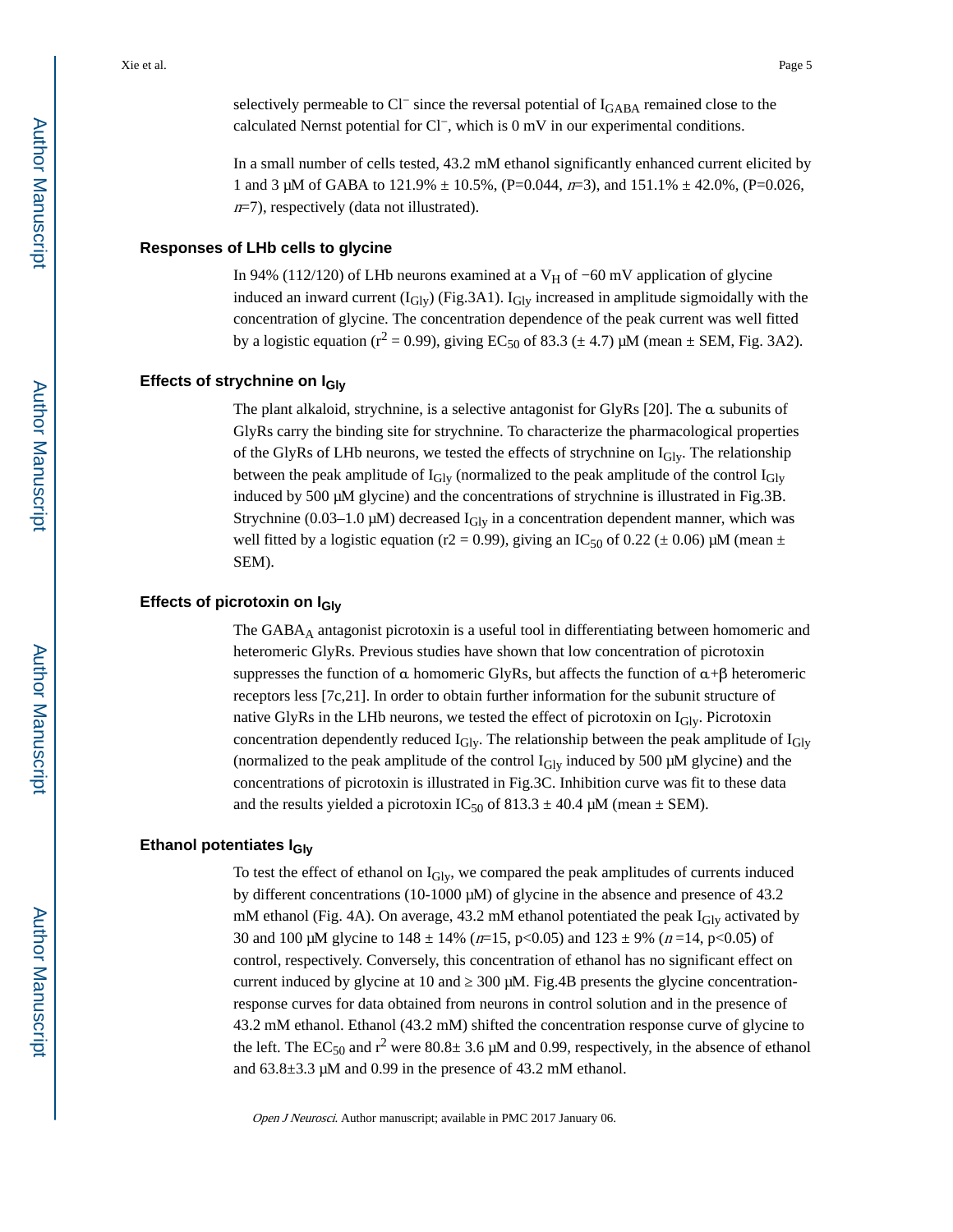## **DISCUSSION**

#### **Summary of Results**

By using the patch clamp technique and the pharmacological approaches, we show here, for the first time, the existence of both functional  $GABA<sub>A</sub>Rs$  and GlyRs in the LHb neurons of young rats. More importantly, these receptors are sensitive to ethanol at pharmacologically relevant concentrations.

#### **Comparison to Previous Studies**

GABAARs have long been implicated in mediating at least some of the pharmacological actions of ethanol. Acute ethanol administration potentiates GABA-mediated inhibition in many brain areas (for review see Mihic [1]. The effect of acute ethanol on  $GABA<sub>A</sub>Rs$  in the LHb has not been investigated before. In this study, ethanol at pharmacologically relevant concentrations reversibly and concentration dependently suppressed IGABA induced by a wide range of concentrations of GABA. Although the underlying mechanism warrants further investigation, this finding may significantly contribute to our understanding of mechanisms of alcohol addiction. For example, it may contribute to the stimulating effect of acute ethanol on the firing of LHb neurons (Ye JH, Zuo W, Li J, Xie G. Mechanisms of regulation of ethanol intake by lateral habenula. Neuroscience meeting abstract, New Orleans Nov, 2012).

As mentioned, recent evidence indicates that GlyRs are widely distributed throughout the mammalian CNS. Here, we show that functional GlyRs exist in the LHb neurons of 10-20 day-old rats. Interestingly, when strychnine and glycine were applied to the neurons at the same time, strychnine inhibits peak  $I_{\text{Glv}}$  of the LHb neurons with almost the same IC<sub>50</sub> (220) nM) as that for neurons in the ventral tegmental area of rats of similar age(184 nM) [7a]. Intriguingly, there is about 50% of the  $I<sub>Gly</sub>$  in the LHb neurons is resistant to the high picrotoxin concentrations (>300 μM), indicating that they are mediated by the  $\alpha\beta$ heteromeric GlyRs, which have a much lower sensitivity to picrotoxin [7b, 7c, 21a, 22]. Previous studies have shown that the  $\beta$  subunit of GlyRs is required for receptor clustering [23]; the finding of possible  $\alpha\beta$  heteromeric GlyRs in LHb raises the possibility that some GlyRs may be synaptically located. However, additional experiments will need to be undertaken to test this hypothesis.

## **Effects of ethanol on IGly**

Although there are some studies on the effect of ethanol on GlyRs, there is no consensus on this subject. Some studies have shown that ethanol increases the amplitude of  $I<sub>Gly</sub>$  [15b, 24], and others have found that ethanol (30-40 mM) does not affect the  $I_{\text{Gly}}$  in immature cultured spinal neurons [25] and in neonate hypoglossal motoneurons (P1-3) [26]. Previously published work from our lab also has shown that ethanol potentiates, depresses, or has no effect on  $I_{\text{Gly}}$  in neurons freshly isolated from the ventral tegmental area [16, 27]. Several factors may account for such differences such as subunit composition of the GlyRs, phosphorylation state, and types of cells. It has been proposed that α2-containing GlyRs are less sensitive to ethanol than α1-containing GlyRs [13a, 24b, 26]. The present study shows that ethanol at 43.2 mM significantly potentiated the current elicited by 30 μM and by 100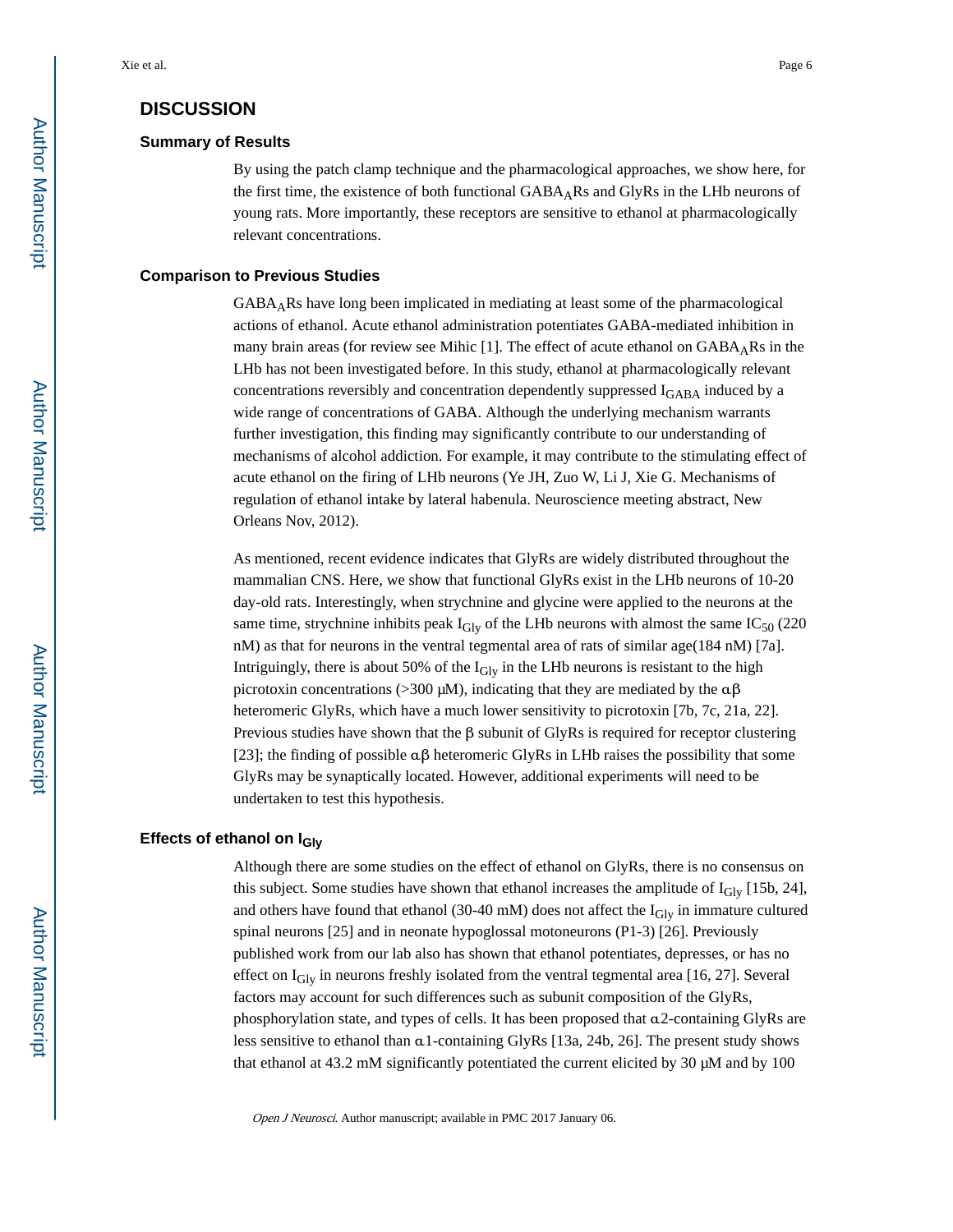μM glycine. These data indicate that current induced by higher concentrations of glycine is less sensitive to ethanol than those induced by lower concentrations of glycine, which is consistent with our previous report [16]. Interestingly, ethanol's effect on  $I_{\text{Glv}}$  of LHb induced by 10 μM glycine was not significant. This may be due to the fact that no appreciable current was induced by10 μM glycine in many of the LHb neurons tested. It is unclear at this time why the effects of ethanol on  $GABA_AR$ s and  $GlyRs$  are different. Whatever the reason is, this finding is intriguing given that these two receptors may have different function on the excitability of LHb neurons.

## **CONCLUSION**

The neurobiological mechanisms underlying the addictive property of ethanol remain obscure. It is generally accepted that the addictive property of ethanol is linked to its ability to increase the activity of dopaminergic neurons in the ventral tegmental area in the brain. These neurons are under the powerful control of synaptic inputs. Thus, the synaptic regulation of dopaminergic neurons is a key initial step in reward mechanisms leading to alcohol addiction. The majority of the afferents to dopaminergic neurons are GABAergic and usually inhibitory. As mentioned, the LHb has attracted a great deal of attention recently due to its role in the regulation of midbrain dopaminergic system. In summary, the results from this study indicated that functional GABAARs and GlyRs exist in the somatodendritic membrane of LHb neurons of young rats, and more importantly, these receptors are sensitive to ethanol. These effects of ethanol might be important in ethanol addiction as they may regulate the activity of LHb neurons and their outputs indirectly/directly to the midbrain dopamine neurons.

## **ACKNOWLEDGEMENTS**

This work was generously supported by the NIH.

## **LIST OF ABBREVIATIONS**

| CNS                 | central nervous system                 |
|---------------------|----------------------------------------|
| <b>EtOH</b>         | ethanol                                |
| GABA <sub>A</sub> R | $\gamma$ -aminobutyric acid A receptor |
| GlyR                | glycine receptor                       |
| $I_{\rm GABA}$      | GABAA current                          |
| $I_{\text{Gly}}$    | glycine current                        |
| I .Hh               | lateral habenula                       |

## **REFERENCES**

[1]. Mihic SJ. Acute effects of ethanol on GABAA and glycine receptor function. Neurochem Int. 1999; 35:115–23. [PubMed: 10405995]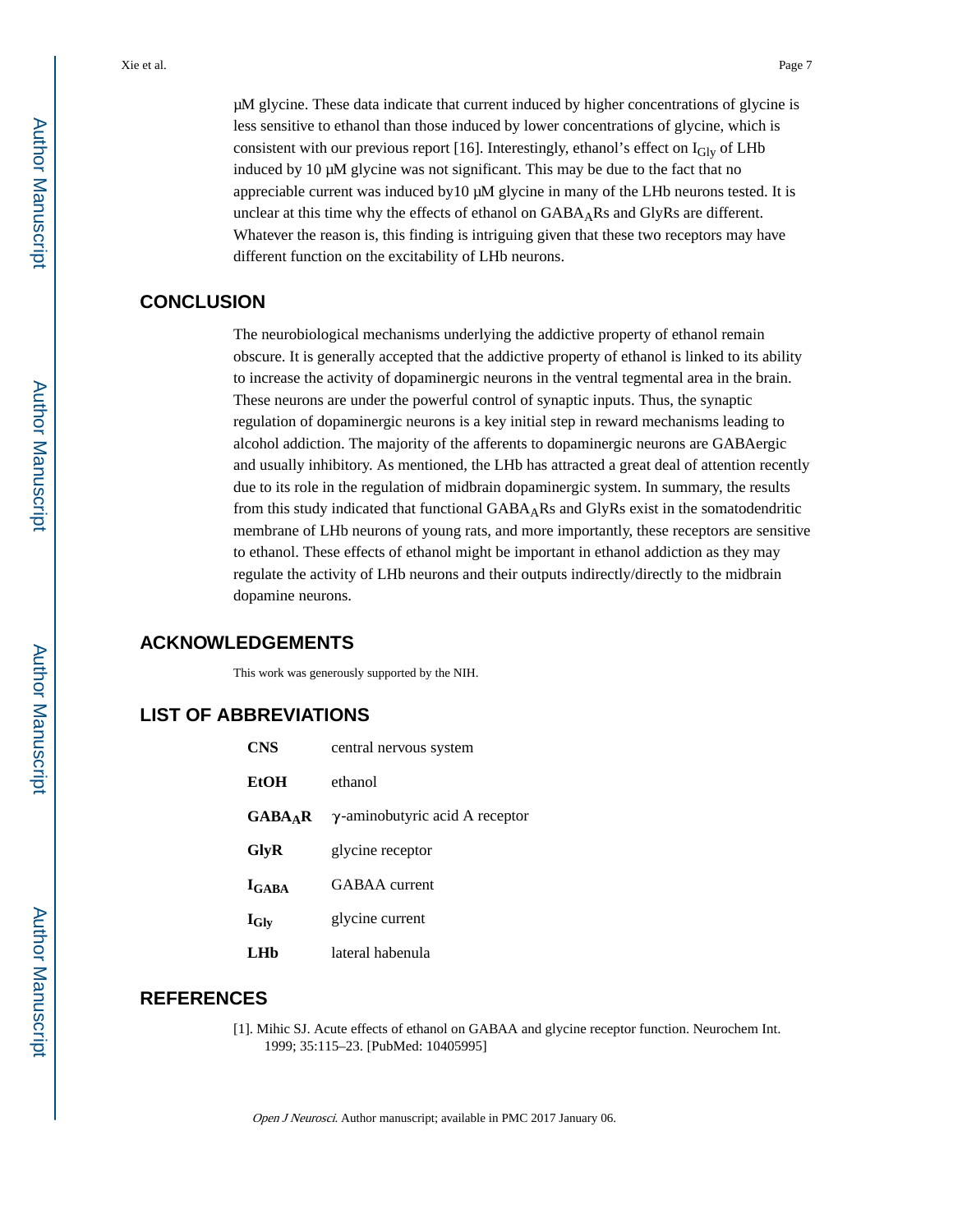- [2]. Aguayo LG, Peoples RW, Yeh HH, Yevenes GE. GABA(A) receptors as molecular sites of ethanol action. Direct or indirect actions? Curr Top Med Chem. 2002; 2:869–85. [PubMed: 12171577]
- [3]. Aguayo LG. Ethanol potentiates the GABAA-activated Cl- current in mouse hippocampal and cortical neurons. Eur J Pharmacol. 1990; 187:127–30. [PubMed: 1703076]
- [4]. Nishio M, Narahashi T. Ethanol enhancement of GABA-activated chloride current in rat dorsal root ganglion neurons. Brain Res. 1990; 518:283–6. [PubMed: 1697210]
- [5]. Yeh HH, Kolb JE. Ethanol modulation of GABA-activated current responses in acutely dissociated retinal bipolar cells and ganglion cells. Alcohol Clin Exp Res. 1997; 21:647–55. [PubMed: 9194919]
- [6]. Osmanovi SS, Shefner SA. Enhancement of current induced by superfusion of GABA in locus coeruleus neurons by pentobarbital, but not ethanol. Brain Res. 1990; 517:324–9. [PubMed: 2376000]
- [7] (a). Ye JH, Ren J, Liu PL, McArdle JJ. Glycine-activated chloride currents of neurons freshly isolated from the ventral tegmental area of rats. Brain Res. 1998; 796:53–62. [PubMed: 9689454] (b) Ye J. Physiology and pharmacology of native glycine receptors in developing rat ventral tegmental area neurons. Brain Res. 2000; 862:74–82. [PubMed: 10799671] (c) Lu Y, Ye JH. Glycine-activated chloride currents of neurons freshly isolated from the prefrontal cortex of young rats. Brain Res. 2011; 1393:17–22. [PubMed: 21524730]
- [8]. Grenningloh G, Pribilla I, Prior P, Multhaup G, Beyreuther K, Taleb O, Betz H. Cloning and expression of the 58 kd beta subunit of the inhibitory glycine receptor. Neuron. 1990; 4:963–70. [PubMed: 2163264]
- [9] (a). Grenningloh G, Rienitz A, Schmitt B, Methfessel C, Zensen M, Beyreuther K, Gundelfinger ED, Betz H. The strychnine-binding subunit of the glycine receptor shows homology with nicotinic acetylcholine receptors. Nature. 1987; 328:215–20. [PubMed: 3037383] (b) Lynch JW. Native glycine receptor subtypes and their physiological roles. Neuropharmacology. 2009; 56:303–9. [PubMed: 18721822]
- [10]. Engblom AC, Akerman KE. Effect of ethanol on gamma-aminobutyric acid and glycine receptorcoupled Cl- fluxes in rat brain synaptoneurosomes. J Neurochem. 1991; 57:384–90. [PubMed: 1712827]
- [11] (a). Williams KL, Ferko AP, Barbieri EJ, DiGregorio GJ. Glycine enhances the central depressant properties of ethanol in mice. Pharmacol Biochem Behav. 1995; 50:199–205. [PubMed: 7740058] (b) Ye JH, Sokol KA, Bhavsar U. Glycine receptors contribute to hypnosis induced by ethanol. Alcohol Clin Exp Res. 2009; 33:1069–74. [PubMed: 19382904]
- [12]. Schulteis G, Markou A, Cole M, Koob GF. Decreased brain reward produced by ethanol withdrawal. Proc Natl Acad Sci U S A. 1995; 92:5880–4. [PubMed: 7597046]
- [13] (a). Mascia MP, Mihic SJ, Valenzuela CF, Schofield PR, Harris RA. A single amino acid determines differences in ethanol actions on strychnine-sensitive glycine receptors. Mol Pharmacol. 1996; 50:402–6. [PubMed: 8700149] (b) Mihic SJ, Ye Q, Wick MJ, Koltchine VV, Krasowski MD, Finn SE, Mascia MP, Valenzuela CF, Hanson KK, Greenblatt EP, Harris RA, Harrison NL. Sites of alcohol and volatile anaesthetic action on GABA(A) and glycine receptors. Nature. 1997; 389:385–9. [PubMed: 9311780]
- [14]. Celentano JJ, Wong RK. Multiphasic desensitization of the GABAA receptor in outside-out patches. Biophys J. 1994; 66:1039–50. [PubMed: 8038376]
- [15] (a). Aguayo LG, Pancetti FC. Ethanol modulation of the gamma-aminobutyric acidA- and glycine-activated Cl- current in cultured mouse neurons. J Pharmacol Exp Ther. 1994; 270:61–9. [PubMed: 8035343] (b) Aguayo LG, Tapia JC, Pancetti FC. Potentiation of the glycine-activated Cl- current by ethanol in cultured mouse spinal neurons. J Pharmacol Exp Ther. 1996; 279:1116– 22. [PubMed: 8968332]
- [16]. Ye JH, Tao L, Ren J, Schaefer R, Krnjevic K, Liu PL, Schiller DA, McArdle JJ. Ethanol potentiation of glycine-induced responses in dissociated neurons of rat ventral tegmental area. J Pharmacol Exp Ther. 2001; 296:77–83. [PubMed: 11123365]
- [17] (a). Valenzuela CF, Cardoso RA, Wick MJ, Weiner JL, Dunwiddie TV, Harris RA. Effects of ethanol on recombinant glycine receptors expressed in mammalian cell lines. Alcohol Clin Exp Res. 1998; 22:1132–6. [PubMed: 9726286] (b) Ye Q, Koltchine VV, Mihic SJ, Mascia MP, Wick MJ, Finn SE, Harrison NL, Harris RA. Enhancement of glycine receptor function by ethanol is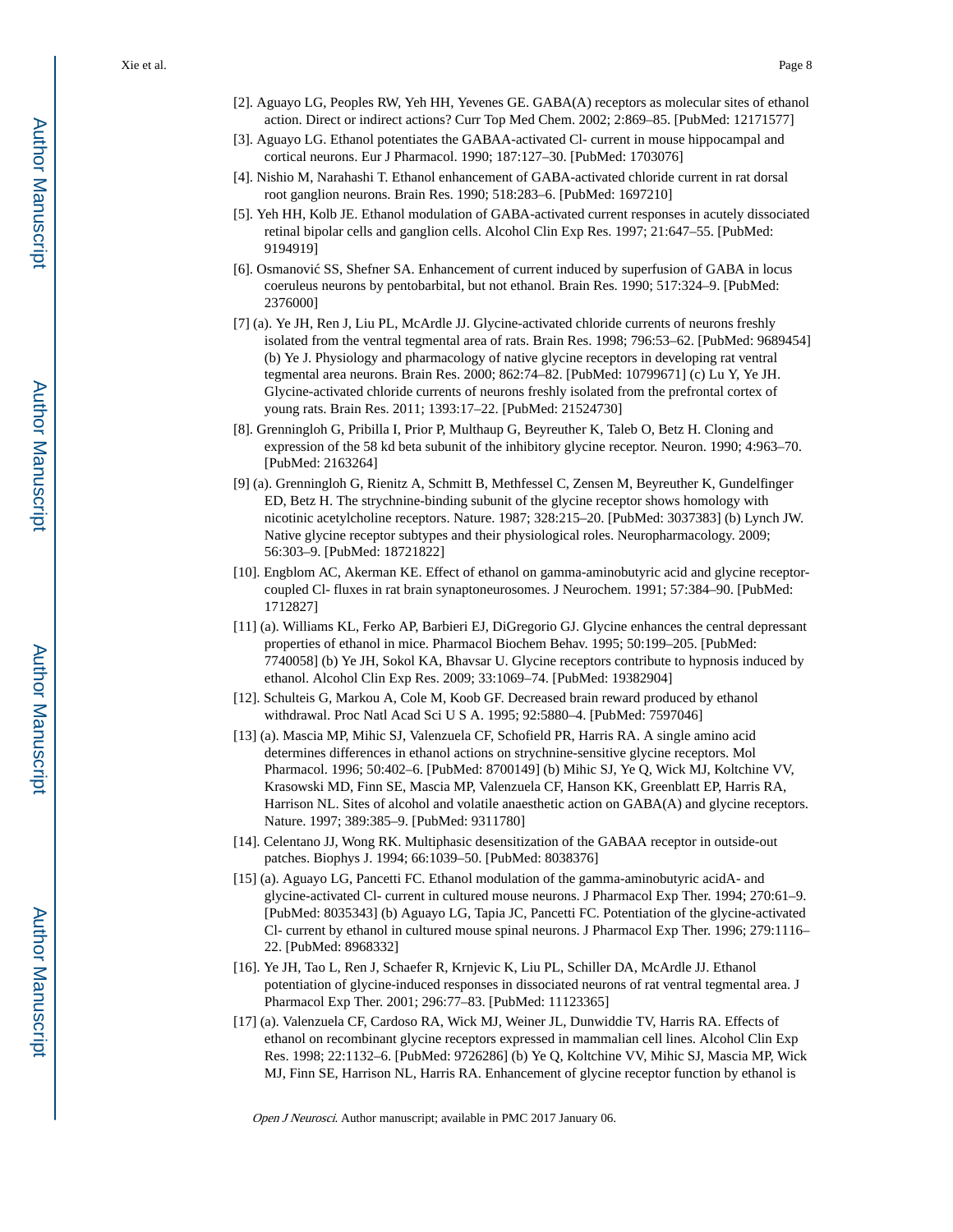inversely correlated with molecular volume at position alpha267. J Biol Chem. 1998; 273:3314– 9. [PubMed: 9452448]

- [18]. Ye JH, Zhang J, Xiao C, Kong JQ. Patch-clamp studies in the CNS illustrate a simple new method for obtaining viable neurons in rat brain slices: glycerol replacement of NaCl protects CNS neurons. J Neurosci Methods. 2006; 158:251–9. [PubMed: 16842860]
- [19]. Zhou C, Xiao C, McArdle JJ, Ye JH. Mefloquine enhances nigral gamma-aminobutyric acid release via inhibition of cholinesterase. J Pharmacol Exp Ther. 2006; 317:1155–60. [PubMed: 16501066]
- [20]. Young AB, Snyder SH. Strychnine binding associated with glycine receptors of the central nervous system. Proc Natl Acad Sci U S A. 1973; 70:2832–6. [PubMed: 4200724]
- [21] (a). Chattipakorn SC, McMahon LL. Pharmacological characterization of glycine-gated chloride currents recorded in rat hippocampal slices. J Neurophysiol. 2002; 87:1515–25. [PubMed: 11877523] (b) Pribilla I, Takagi T, Langosch D, Bormann J, Betz H. The atypical M2 segment of the beta subunit confers picrotoxinin resistance to inhibitory glycine receptor channels. EMBO J. 1992; 11:4305–11. [PubMed: 1385113]
- [22] (a). Pribilla I, Takagi T, Langosch D, Bormann J, Betz H. The atypical M2 segment of the beta subunit confers picrotoxinin resistance to inhibitory glycine receptor channels. EMBO J. 1994; 13:1493.(b) Yoon KW, Wotring VE, Fuse T. Multiple picrotoxinin effect on glycine channels in rat hippocampal neurons. Neuroscience. 1998; 87:807–15. [PubMed: 9759968]
- [23] (a). Kirsch J, Wolters I, Triller A, Betz H. Gephyrin antisense oligonucleotides prevent glycine receptor clustering in spinal neurons. Nature. 1993; 366:745–8. [PubMed: 8264797] (b) Meyer G, Kirsch J, Betz H, Langosch D. Identification of a gephyrin binding motif on the glycine receptor beta subunit. Neuron. 1995; 15:563–72. [PubMed: 7546736]
- [24] (a). Celentano JJ, Gibbs TT, Farb DH. Ethanol potentiates GABA- and glycine-induced chloride currents in chick spinal cord neurons. Brain Res. 1988; 455:377–80. [PubMed: 2900060] (b) Mascia MP, Machu TK, Harris RA. Enhancement of homomeric glycine receptor function by long-chain alcohols and anaesthetics. Br J Pharmacol. 1996; 119:1331–6. [PubMed: 8968539]
- [25]. Tapia JC, Aguayo LG. Changes in the properties of developing glycine receptors in cultured mouse spinal neurons. Synapse. 1998; 28:185–94. [PubMed: 9488503]
- [26]. Eggers ED, O'Brien JA, Berger AJ. Developmental changes in the modulation of synaptic glycine receptors by ethanol. J Neurophysiol. 2000; 84:2409–16. [PubMed: 11067983]
- [27]. Ye JH, Tao L, Zhu L, Krnjevi K, McArdle JJ. Ethanol inhibition of glycine-activated responses in neurons of ventral tegmental area of neonatal rats. J Neurophysiol. 2001; 86:2426–34. [PubMed: 11698532]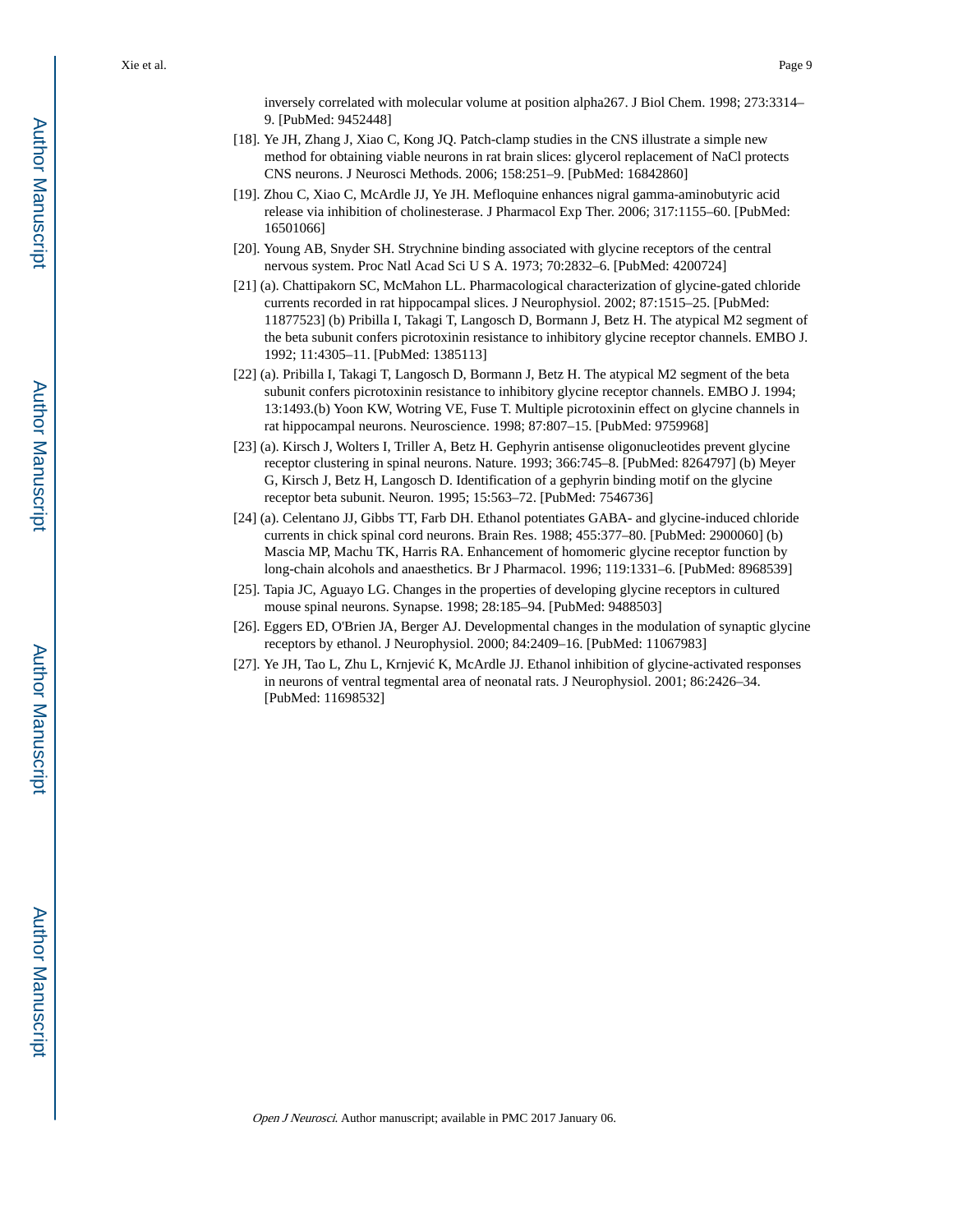

#### **Figure 1. GABA currents**

GABA-induced currents in LHb neurons. A: Exemplar current traces recorded from an LHb neuron in response to GABA at the indicated concentrations. For this and all figures, currents were obtained at a V<sub>H</sub> of −60 mV. This current was blocked by 10 µM bicuculline (BIC, right panel). B: Concentration-response relationship of GABA. All responses were normalized to the peak current amplitude induced by 3 μM GABA. Each data point is the mean (±S.E.M.) from 5-10 neurons. Solid lines are the fit of the Hill equation described in the method section to the data. The  $EC_{50}$  and n were 15  $\mu$ M and 0.89, respectively.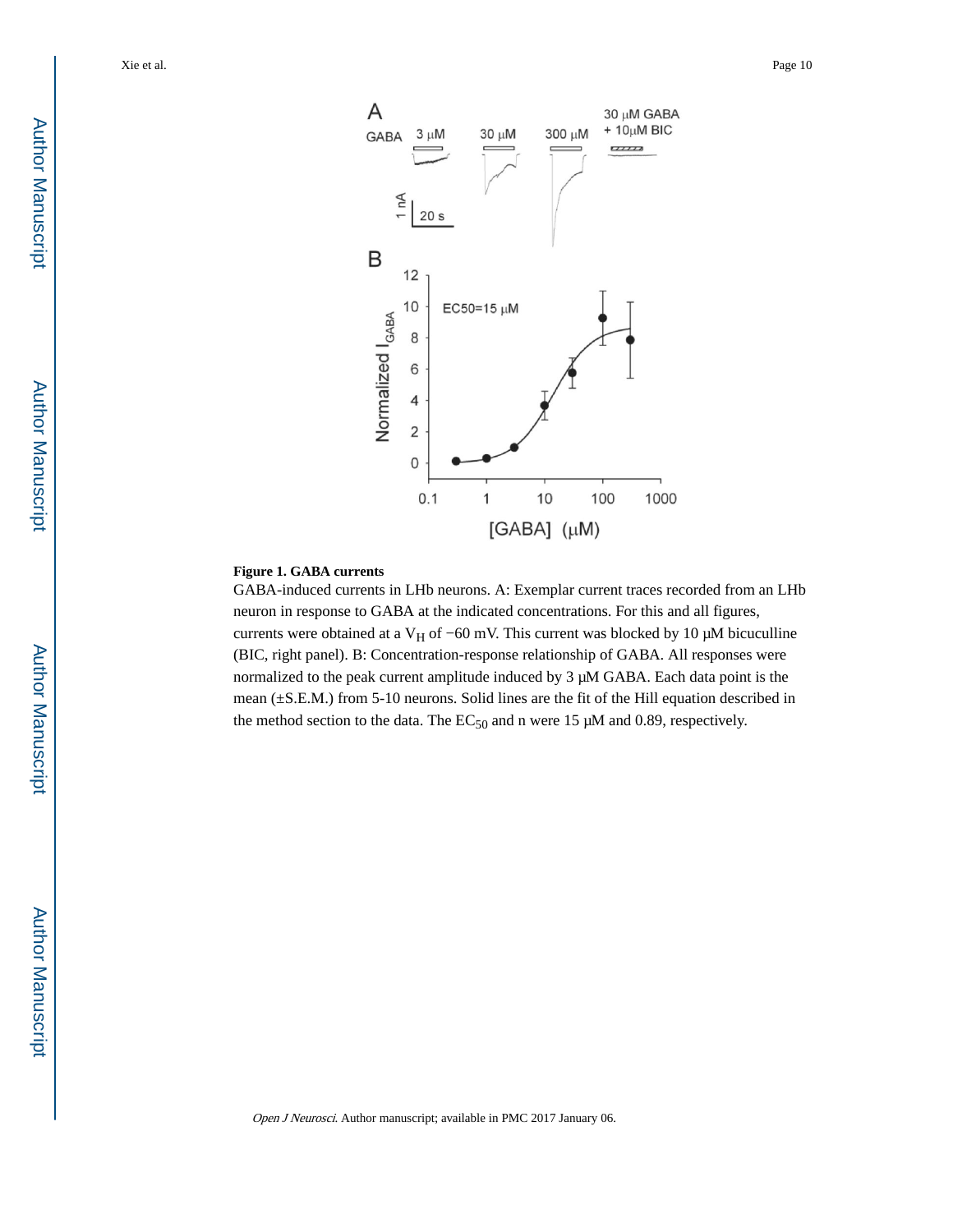

#### **Figure 2. Ethanol suppresses GABA currents**

Ethanol depresses  $I_{\text{GABA}}$  of LHb neurons. A: Ethanol (EtOH) reversibly and concentrationdependently suppressed I<sub>GABA</sub>. A1, Typical current traces from an LHb neuron elicited by 10 μM GABA alone (a and c) or together with 10.8 mM ethanol (b). A2: Ethanol concentration dependently depresses  $I_{GABA}$ . Data were mean ( $\pm$ SEM) of 6 to 8 neurons at each concentration. Data were normalized to the peak current induced by 10 μM GABA alone. For estimation of the  $IC_{50}$  and n of the concentration–response curve, the following form of the Logistic equation was fit to the data,  $1/I_{\text{GABA}} = 1/(1 + (C + (K_d)^n))$ . Where I is the current with ethanol,  $I_{\text{GABA}}$  is the control current, and C is the concentration of ethanol.  $IC_{50}$ and n were 94 mM and 0.97, respectively (\*P<0.05, \*\*\*P<0.001). B: Ethanol depression of current induced by a range of concentrations of GABA. B1, typical current traces induced by 1 and 10 μM GABA in the absence and presence of 43.2 mM ethanol. B2: Ethanol (43.2 mM) suppressed current induced by 1-300 μM GABA. Data (mean  $\pm$  S.E.M) were normalized to the peak amplitude induced by GABA alone in each concentration. Cell numbers are indicated. C: Ethanol-induced depression of  $I_{\text{GABA}}$  is independent of membrane voltage. GABA current –voltage relation was studied with pairs of voltage ramps (from +60 mV to −60 mV) applied at a rate of 1 mV/10 ms, as illustrated in C1. Drugs were applied to the cell and cover the second ramp in each pair. Traces obtained from the first ramp served as background. Subtracting the trace obtained in the first ramp from that in the second ramp produced the I-V curve. C1, typical IGABA recorded from a neuron exposed to 100 μM GABA alone (a) and in the presence of 43.2 mM ethanol (b). C2: I-V curves derived from C1 shows that ethanol suppressed I<sub>GABA</sub> at all potentials without changing the apparent reversal potential of this current. Similar data were obtained from three other cells. C2(b): to determine the voltage dependence, current recorded in control and in the presence of ethanol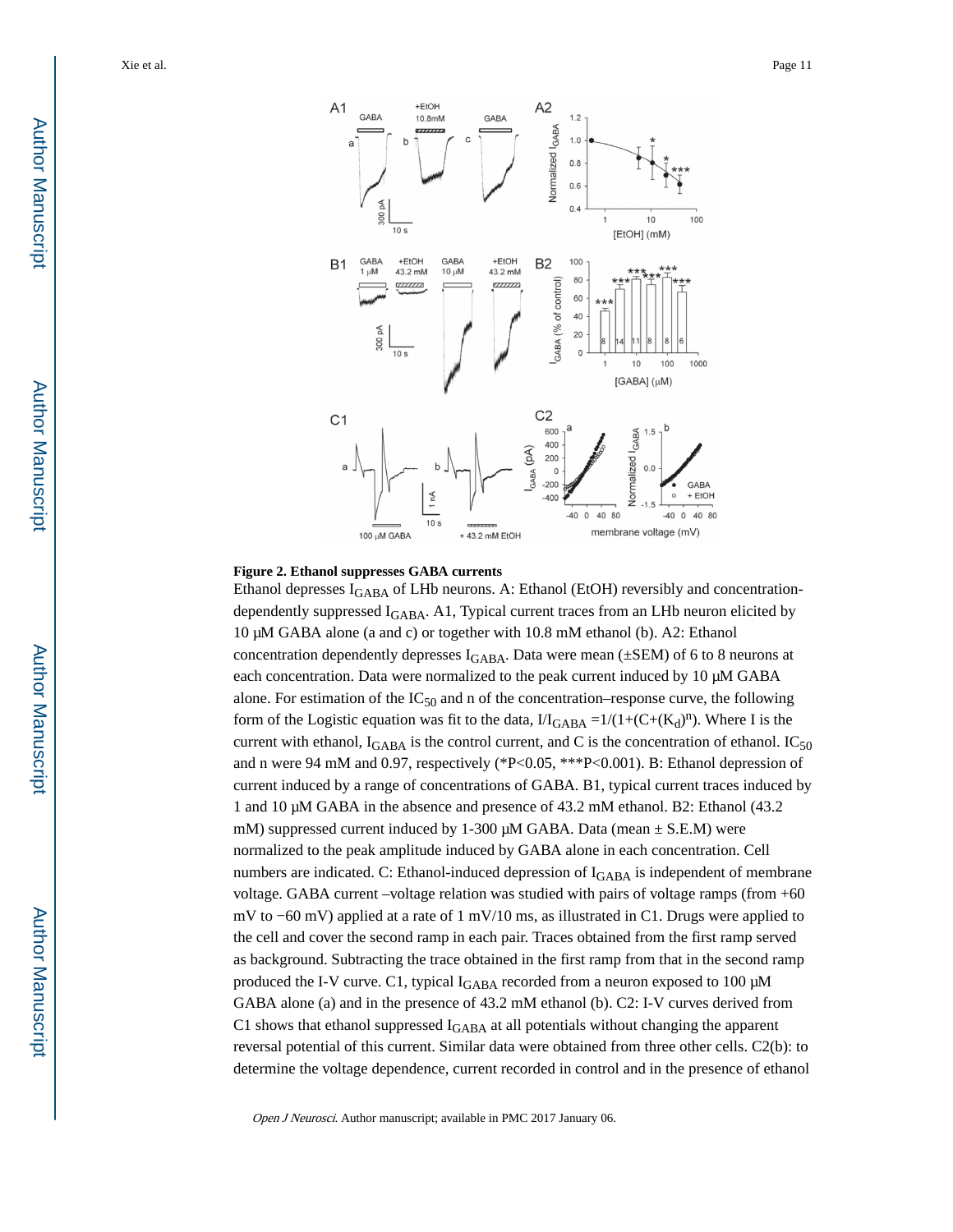were first normalized to the value obtained at −60 mV. Normalized I-V relations from the same experiment as C2(a) shows ethanol suppression is not voltage dependent.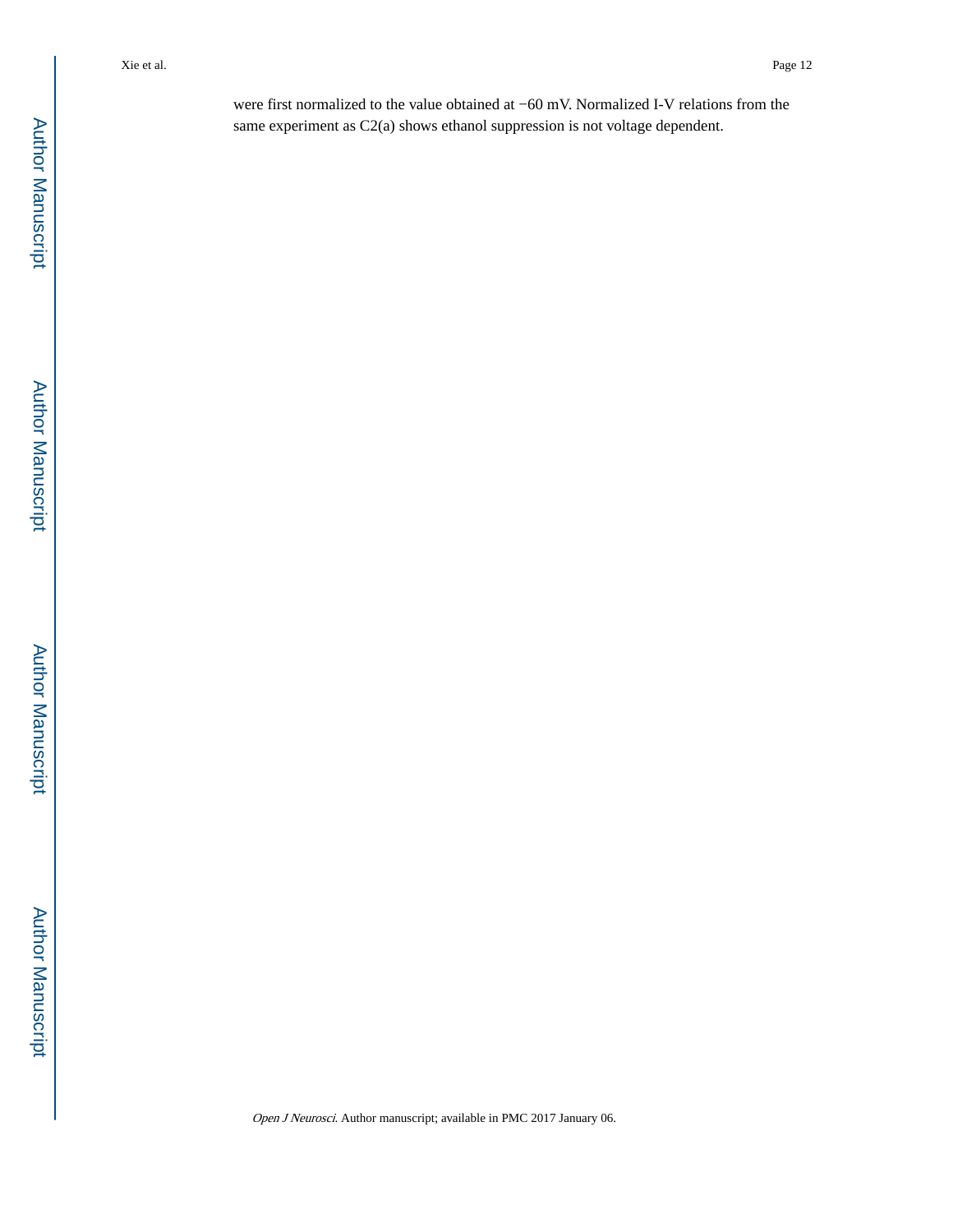

#### **Figure 3. Glycine currents**

Glycine-induced currents  $(I_{\text{Gly}})$  in LHb neurons. A, Typical  $I_{\text{Gly}}$  traces of LHb neurons (A1). (A2) Concentration-response curves of IGly. All points were normalized to the peak response elicited by 100 μM glycine. Each point is the mean of 14 cells and the vertical bars show  $±$ S.E.M. The  $EC_{50}$  (83.3 µM) and n (0.99) were estimated using the Hill equation described in Method. B: Strychnine dose-dependently suppresses  $I<sub>Gly</sub>$ . B1, Typical current traces of an LHb neuron in response to 500 μM glycine in the absence and presence of strychnine at the concentrations indicated. B2, concentration–response relationship of strychnine blockage of IGly. After normalizing the peak current in the presence of strychnine to the control value, the mean  $\pm$  S.E.M. was calculated and plotted as a function of strychnine concentrations. Each point represents the mean of eight cells and the vertical bars show  $\pm$  S.E.M. The IC<sub>50</sub> (0.22 μM) and n (0.99) were estimated using the Logistic equation described in Fig. 2A. C, Picrotoxin suppression of  $I_{\text{Gly}}$ . C1, Typical current traces in response to 500  $\mu$ M glycine in the absence and presence of picrotoxin. C2, concentration–response relation of picrotoxin blockage of I<sub>Gly</sub>. After normalizing the peak I<sub>Gly</sub> in the presence of picrotoxin to the control value, the mean  $\pm$  S.E.M. was calculated and plotted as a function of picrotoxin concentrations. Each point represents the mean of three to six cells. The  $IC_{50}$  (813 µM) and the n (0.7) of the concentration-response curve were estimated using the Logistic equation described in Fig. 2A.